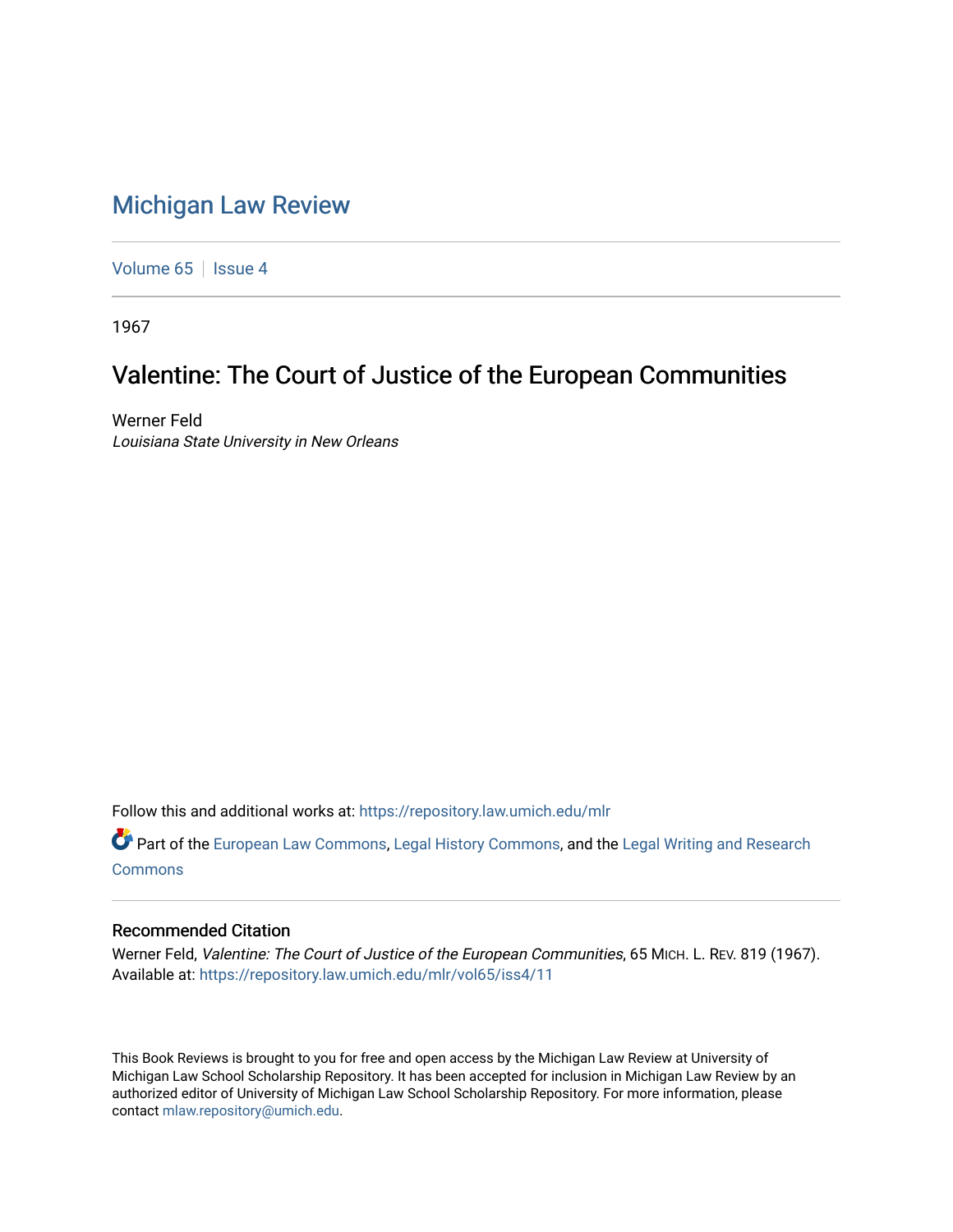THE COURT OF JUSTICE OF THE EUROPEAN COMMUNITIES. 2 vols. By *D.* G. *Valentine.* London: Stevens and Sons; and South Hackensack, New Jersey: Fred B. Rothman and Co., 1965. Pp. xliv, 601; xxvi, 873. \$65.50.

Dr. Valentine's two-volume work on the Court of the European Communities is indeed imposing. Volume I begins with a brief outline of the history of the present Court, which succeeded the earlier Court of Justice of the European Coal and Steel Community (ECSC) in 1958 when the European Economic Community (EEC) and European Atomic Energy Community (Euratom) Treaties came into force. This historical framework is followed by a detailed examination of the Court's organization and its procedural rules, and here the author refers to pertinent judgments to show how the Court has applied these rules. The largest part of Volume I---three chapters-is devoted to an analysis of those articles in the three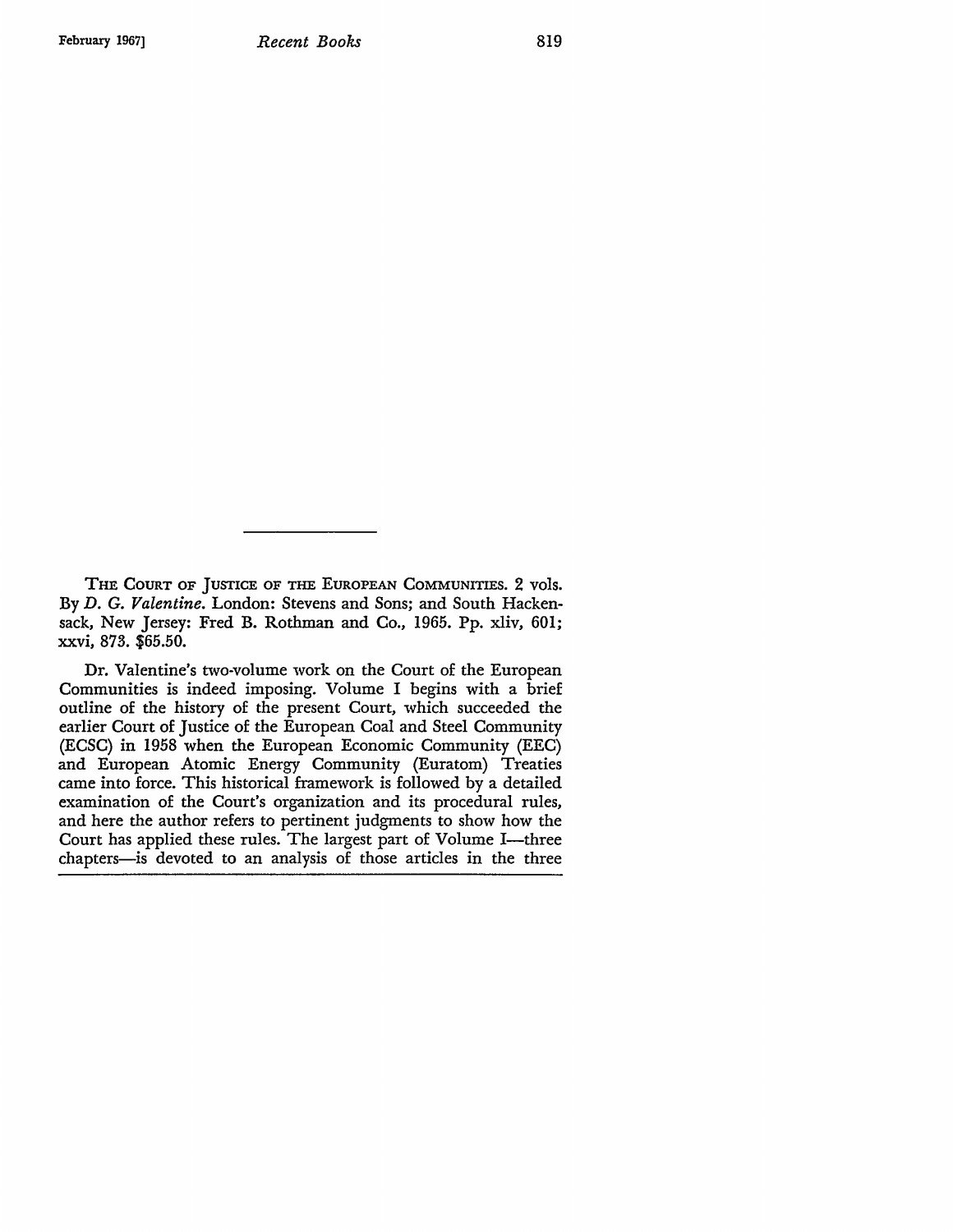Community Treaties that confer jurisdiction upon the Court. This task is carried out in the usual manner of German legal commentaries: the articles are examined in the order of their appearance in the three treaties and their text is broken down into sentences, phrases, and even words for careful scrutiny and interpretation. Wherever possible the author has again drawn on the decisions of the Court for the interpretation of ambiguous and controversial passages. This section of Volume I is logically followed by a survey and appraisal of the methods used by the Court for interpreting the Community Treaties. Also included is a discussion of certain assumptions that seem to form the basis for the logical reasoning adopted by the Court. The author next describes the objectives of the three Communities and the functions of the various institutions set up in the treaties to accomplish these objectives. In the final section of Volume I, the full texts of the Statutes of the Court, the Rules of Procedure, and other relevant documents are reproduced.

Volume II consists of abbreviated translations of all judgments rendered by the Coal and Steel Community Court and those of the present Court until the end of 1960. These judgments are not presented in chronological order, but rather are grouped in nine chapters according to their subject matter. Individual chapters deal with such problems as the publication and observance of price lists, subsidies to Belgian coal mines, the Ruhr coal monopoly, control of transport, the problems of steel scrap, and contracts of employment. Each chapter is introduced by a brief discussion of the relevant economic and political conditions, and is followed by a summarization of the pertinent decisions and communications of the High Authority and other organs of the Community. In order to save space in the presentation of the judgments, the author has summarized the facts and arguments of the parties in his own words and has also drawn on the submissions of the two Advocates General attached to the Court. Moreover, for the sake of clarity, he has provided the reader with a summary of the ruling immediately before the translation of its actual text. Finally, in an Appendix to Volume II, Dr. Valentine reports briefly on all of the cases brought to the Court prior to 1960 but withdrawn before judgment.

It is evident from this short description of Dr. Valentine's two volumes that a tremendous amount of energy, thought, and time has been expended and that the end product is very comprehensive in scope. However, there appear to be a number of weaknesses, especially in Volume I, and it is to this part of the author's work that attention must first be directed.

In terms of the organization of this volume, the aims of the three treaties and the institutions created by them should have been discussed at the outset rather than at the end. Dr. Valentine cor-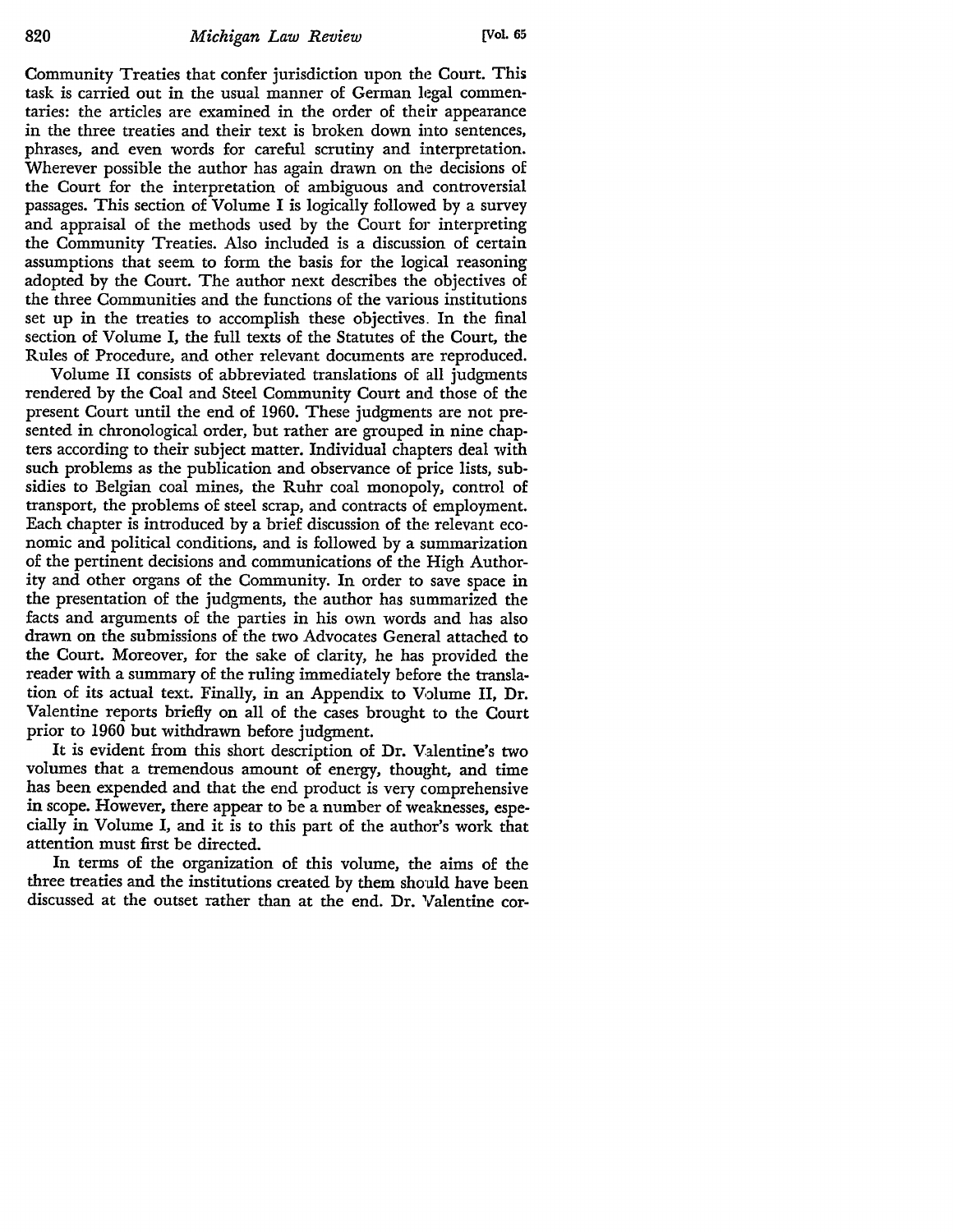rectly states in the Preface (p. viii) "that there is nothing more annoying than constantly to read about, say, the High Authority, without being able readily to find out exactly what it is and what it does." Since most of the legal practitioners who might want to use this book are likely to possess little knowledge about the powers and functions of the Community organs and may be unacquainted with the very important institutional setting of the Court, a proper introduction at the beginning of the book would have been particularly valuable.

Of more far-reaching significance is the propriety of the arrangement used for the discussion of the Court's jurisdiction. Is the treatment of the various articles conferring jurisdiction upon the Court in the numerical order in which each is placed in the three Community Treaties the most effective method of importing knowledge to the uninitiated, but interested reader? In fact, is it the very best method of analyzing the jurisdictional assignments in general? It would perhaps have been better to employ a systematic approach which would have permitted the simultaneous analysis and appraisal of those jurisdictional attributions that were based on similar assumptions and provided the same or comparable remedies. Had this approach been used, such articles as 33 of the ECSC Treaty, 173 of the EEC Treaty, and 146 of the Euratom Treaty, all of which deal with appeals against acts of Community organs, and articles 40 of the ECSC Treaty, 178 and 215 of the EEC Treaty, and 151 and 188 of the Euratom Treaty, all of which are concerned with actions for damages, would have been treated together. This would have permitted the common concepts underlying these provisions as well as the subtle differences to emerge more distinctly. It is true that when Dr. Valentine discusses the jurisdiction of the Court under the EEC Treaty, he refers to the comparable provisions in the ECSC Treaty. But especially for the novice in European Community law, this requires a considerable amount of leafing with the possible result that comprehension of a difficult subject matter is retarded. Moreover, even if one were to accept Dr. Valentine's method as proper, it seems essential to this reviewer that the examination of the Court's jurisdiction be preceded by an introductory chapter which would attempt to clarify the often confusing terminology employed in the three treaties. Although the differences between such terms as "decisions," "recommendations," and "opinions" as used by the ECSC Treaty on the one hand, and the EEC and Euratom Treaties on the other, are carefully explained in the chapter dealing with the Court's jurisdiction under the EEC Treaty, such a discussion would have been more profitable had it been placed prior to the discussion of the jurisdictional assignments of the ECSC Treaty. Similar considerations also apply to other terms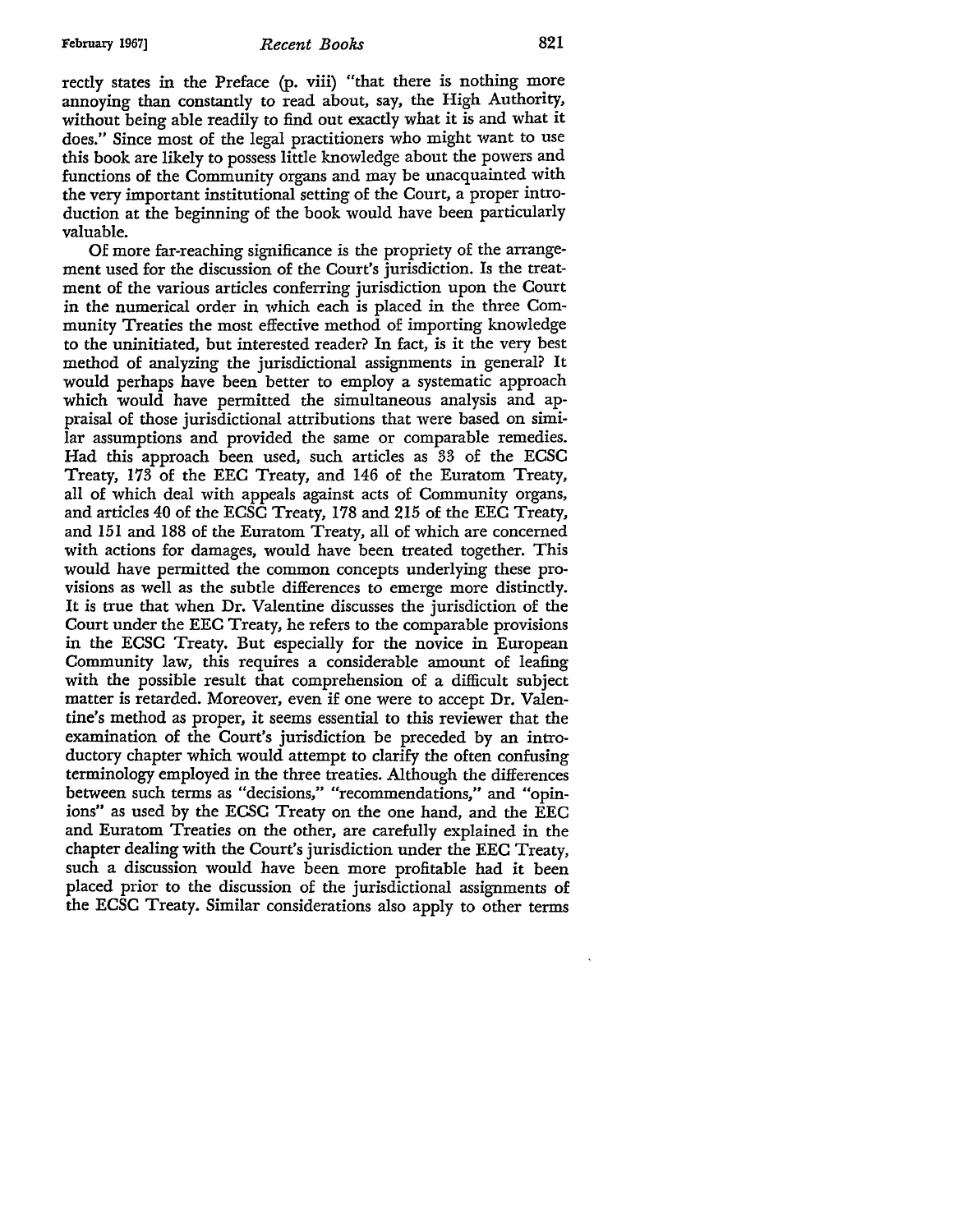with which common law practitioners are generally not familiar, such as *faute de service, faute personnelle,* and *pleine furidiction.* 

The organization of Volume I is in part also responsible for certain substantive imbalances in the text, which have been aggravated by the fact that the last judgment considered by the author in his analysis of the Court's jurisdiction dates from. February 5, 1963,1 although the book under review was published. in 1965 and the Preface written on January 1, of that year. Since prior to 1963, most judgments of the Court arose from disputes under the ECSC Treaty, the reader finds an over-emphasis on the jurisdictional provisions of that Treaty. Indeed, nearly 160 pages are devoted to the jurisdiction under the ECSC Treaty, whereas only ?O pages deal with the jurisdictional powers assigned to the Court by the EEC Treaty which today come into much greater play than those provided by the older treaty. One may of course rationalize this imbalance by pointing out that the basic principles developed by the Court for its contemporary jurisprudence stem from the earlier period of its operations. But this argument pales when one recalls that courts frequently alter or completely overthrow the principles upon which earlier jurisprudence has been based.

The impact of the imbalance shows up most strikingly in the relatively scanty discussion of perhaps the most important provision of the EEC Treaty, article 177. Although Dr. Valentine refers to both the *Bosch* and *Van Gend* decisions,2 he focuses primarily on the procedural problems which they raise. He completely ignores the very significant and forthright statements of the Court in the *Van Gend* decision about the novel judicial order established by the EEC Treaty under which the Community law is able to create, on its own, individual rights for the citizens of member statesrights that become part of the legal systems of these states. There can be no doubt that the author should have given considerably more emphasis to the tremendous significance of this article for the legal and political life of the Community. Moreover, because of the unfortunate early cut-off date, Dr. Valentine was unable to draw for his analysis of article 177 on the cluster of salient preliminary decisions rendered by the Court during the remainder of 1963 and 1964.<sup>3</sup>

<sup>1.</sup> Preliminary decision in the case of N.V. Algemene Transport-en expeditie ondemenung Van Gend &: Loos v. Administration Fiscale Neerlandaise, Dec. No. 26- 62, Feb. 5, 1963, 9 Recueil de la Jurisprudence de la Cour I.

<sup>2.</sup> Preliminary decision in the case of Kledingverkoopbedrijf Co. de Geus v. (1) Robert Bosch Gmbh, (2) Willem van Rijn Inc., Dec. No. 13-61, April 6, 1962, 8 Recueil de la Jurisprudence de la Cour 89; Preliminary decision in the case of N.V. Algemene Transport-en expeditie ondernenung Van Gend & Loos v. Administration Fiscale Neerlandaise, *supra* note 1.

<sup>3.</sup> The most important of these decisions clearly was the case of Costa v. E.N.E.L., Dec. No. 6-64, July 15, 1964, IO Recueil de la Jurisprudence de la Cour 1141.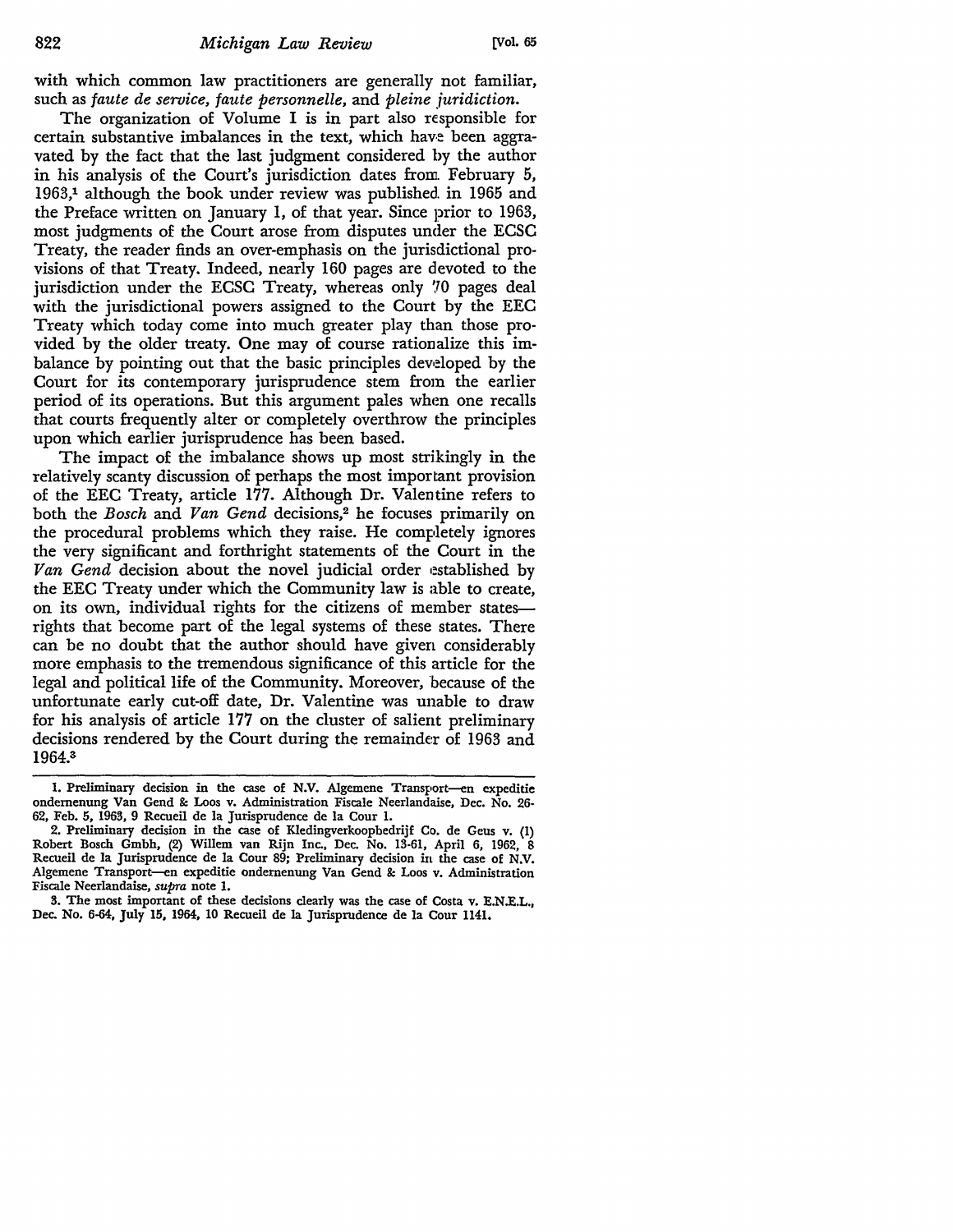## February 1967] *Recent Books* 823

This early cut-off date created other undesirable consequences. By not being able to refer to the case of *Plaumann b Co. v. EEC Commission,* decided on July 15, 1963,4 Dr. Valentine missed a significant ruling of the Court regarding the capability of private parties under article 173 of the EEC Treaty to file appeals against certain decisions not specifically addressed to them. In contrast to Dr. Valentine's opinion (p. 291), the Court held that decisions of "direct and individual concern" which can be appealed under article 173 could not be taken to mean the same as decisions "concerning" these parties-phraseology used by article 33 of the ECSC Treaty. The Court thus afforded private parties less legal protection than Dr. Valentine seemed to assume would be available under the EEC Treaty.

Another weakness of Volume I is the lack of depth in the analysis of controversial issues. The opinions of other commentators are cited only rarely and their views are never explored critically or extensively. The opinions of the Court are accepted in most cases without any criticism and become the basis for all interpretation. In the chapters on the organization and procedures of the Court, many problematical questions, such as the divergencies between the Court's Statutes, are treated insufficiently, if at all. The space in these chapters is primarily devoted to a description and explanation of the pertinent provisions contained in the Treaties, the Statutes of the Court, and Rules of Procedure, and of their interpretation by the Court.

Although the author states in the Preface that every article in the three Community Treaties that confer jurisdiction upon the Court would be analyzed in the three main chapters of Volume I, articles 103 through 105 of the Euratom Treaty are not treated at all. These articles authorize the Court to rule on the compatibility with the Treaty of international agreements concluded by the member states.6 The author's announcement (p. vii) that in his analysis of the Court's methods of interpretation he would show "whether, to use popular terms, it is concerned with the economic and social effects of its judgments" raises high expectations, but the author has disappointingly little to say about this topic.

Finally, one may wonder how much Dr. Valentine's English translation of the various treaties and documents has improved the understanding of the provisions he has examined. There are now three English translations-those of Dr. Valentine, Her Majesty's Stationery Office, and the Communities themselves-and since all of them are somewhat different, the result is apt to be confusion rather than clarification and greater knowledge. In some cases, Dr.

<sup>4.</sup> Dec. No. 25-62, 9 Recueil de la Jurisprudence de la Cour 197.

<sup>5.</sup> They are, however, referred to in the chapter on Procedure.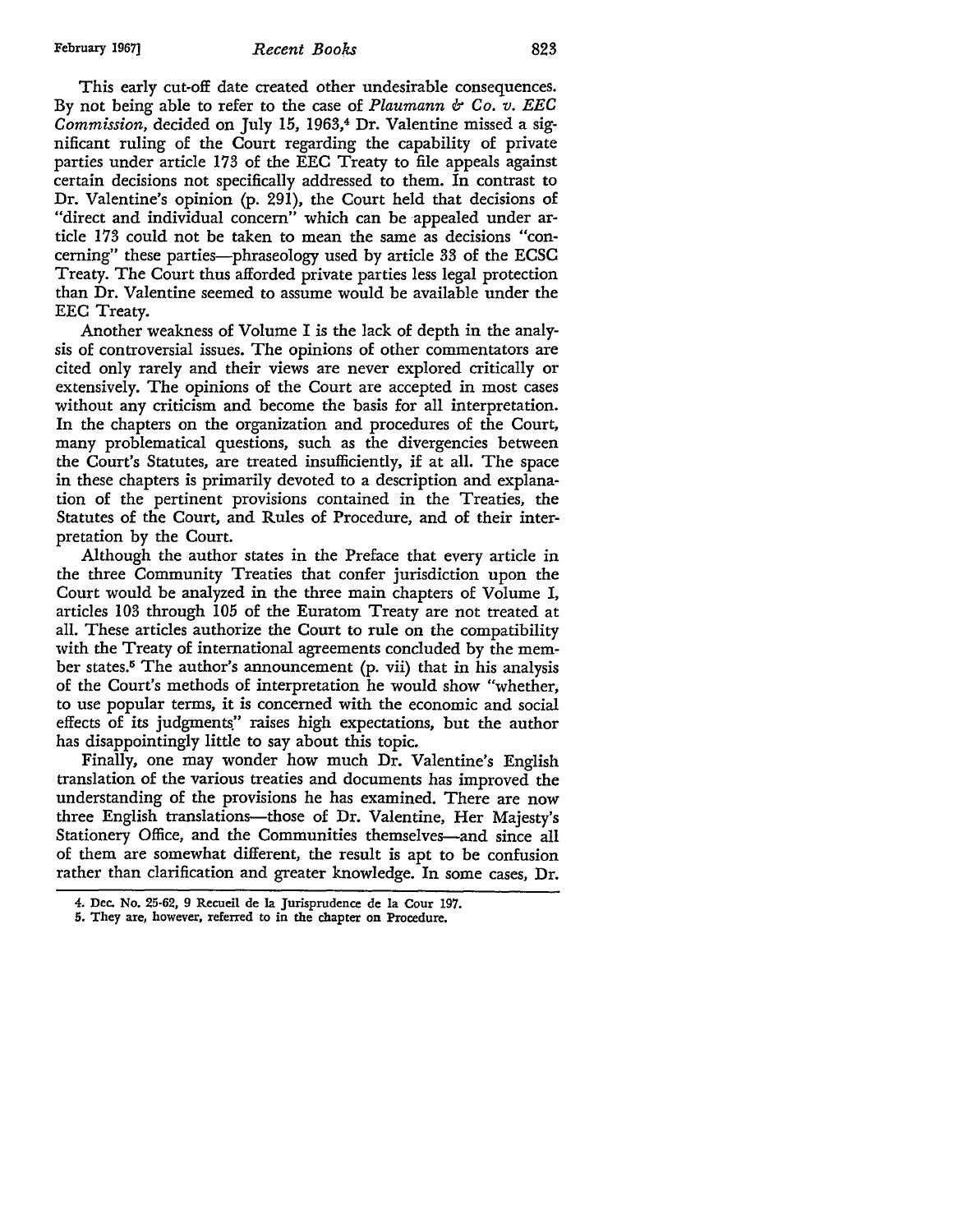Valentine has retained the French words in his texts; for example the word *deliberations* in articles 38 of the ECSC Treaty and 180 of the EEC Treaty and the words *pleine juridiction* in article 36 of the ECSC Treaty were not translated because it was considered too difficult to find an English word that would convey the precise meaning of the French word. But is refusing to translate really a solution when the goal is a better and clearer *English* text?<sup>6</sup>

Turning now to Volume II, there can be little doubt that it fulfills an urgent need of the English-speaking world since English translations of the Court's judgments have been available only since 1961 when the Common Market Law Reports initiated the regular publication of the Court's decisions. The circumspect manner in which Dr. Valentine presents the judgments must arouse the greatest enthusiasm of interested lawyers, political scientists, historians, and economists alike. The question may be raised, however, whether it would not have been valuable to reproduce the submissions of the Advocates General *in toto.* The Court rules in the first, last, and only instance on cases before it and the judgment, following Continental practice, does not divulge the voting pattern of the judges. The recommendations of the Advocates General, especially if they are not accepted by the Court, are highly significant because they reflect the culmination of the judicial efforts which are often performed by the lower courts for other supreme jurisdictions and they can also be viewed as "dissenting opinions." However, since hundreds of additional pages would have been required to print the submissions of the Advocates General, it is possible that the expense would have outweighed, the value.

Another bonus, especially for political scientists, would have been the inclusion in the Appendix of reasons for the withdrawal of certain cases before judgment, as well as the manner of their settlement. In particular, when actions were brought by member governments against the High Authority-for example, the complaints of the French government against High Authority decisions affecting the state-controlled operations for the import of coal (cases 5-56 and 2-58)-important political considerations were obviously at stake and it was evidently felt that out-of-court settlement was preferable to an adjudication by the Court. Again, the non-availability of space may have precluded the enlargement of 1he Appendix.

The criticisms of Volume I should not obscure the overall value of Dr. Valentine's work. It represents an important contribution to the study and development of European Community law and to the understanding of the Court itself. Without question, both

<sup>6.</sup> In the German version of the treaties the word *Beschluss* is ·115ed for *deliberation.* The English word "resolution" therefore seems to be an appropriate translation and is used both by the Stationery Office and the Community translators.